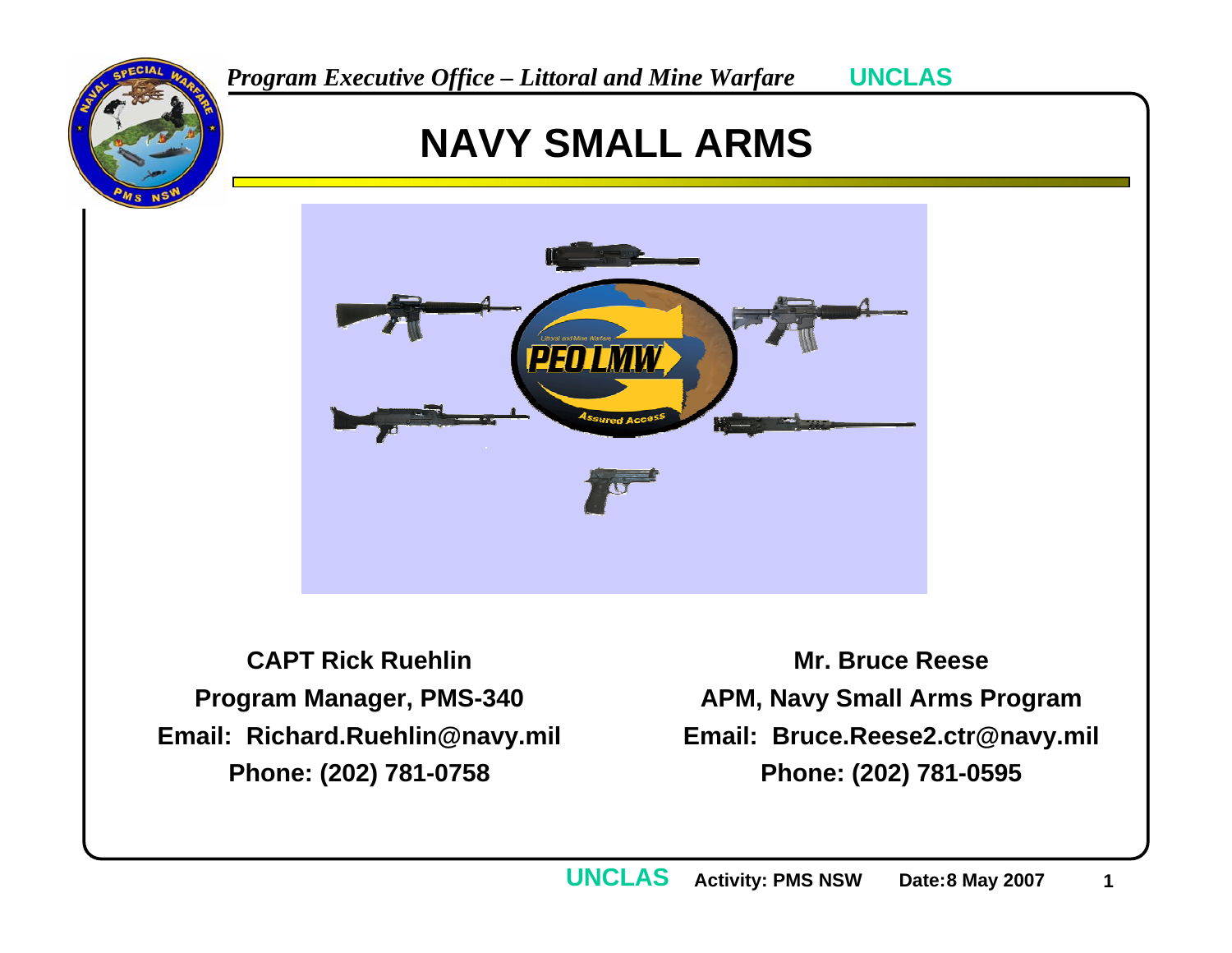

## **Navy Small Arms**

- Full life cycle support for the Navy's small arms
	- Engineering
	- Acquisition
	- •Maintenance, Repair & Overhaul
	- •Weapons Distribution
	- • Acquisition and acquisition support are provided for all small arms, mounts and related equipment
		- **Majority of acquisitions are from Army or direct from OEM**
		- **Occasional modifications to in-service weapons/mounts**
		- **1,223 worldwide activities**
		- **Over 422,000 weapons**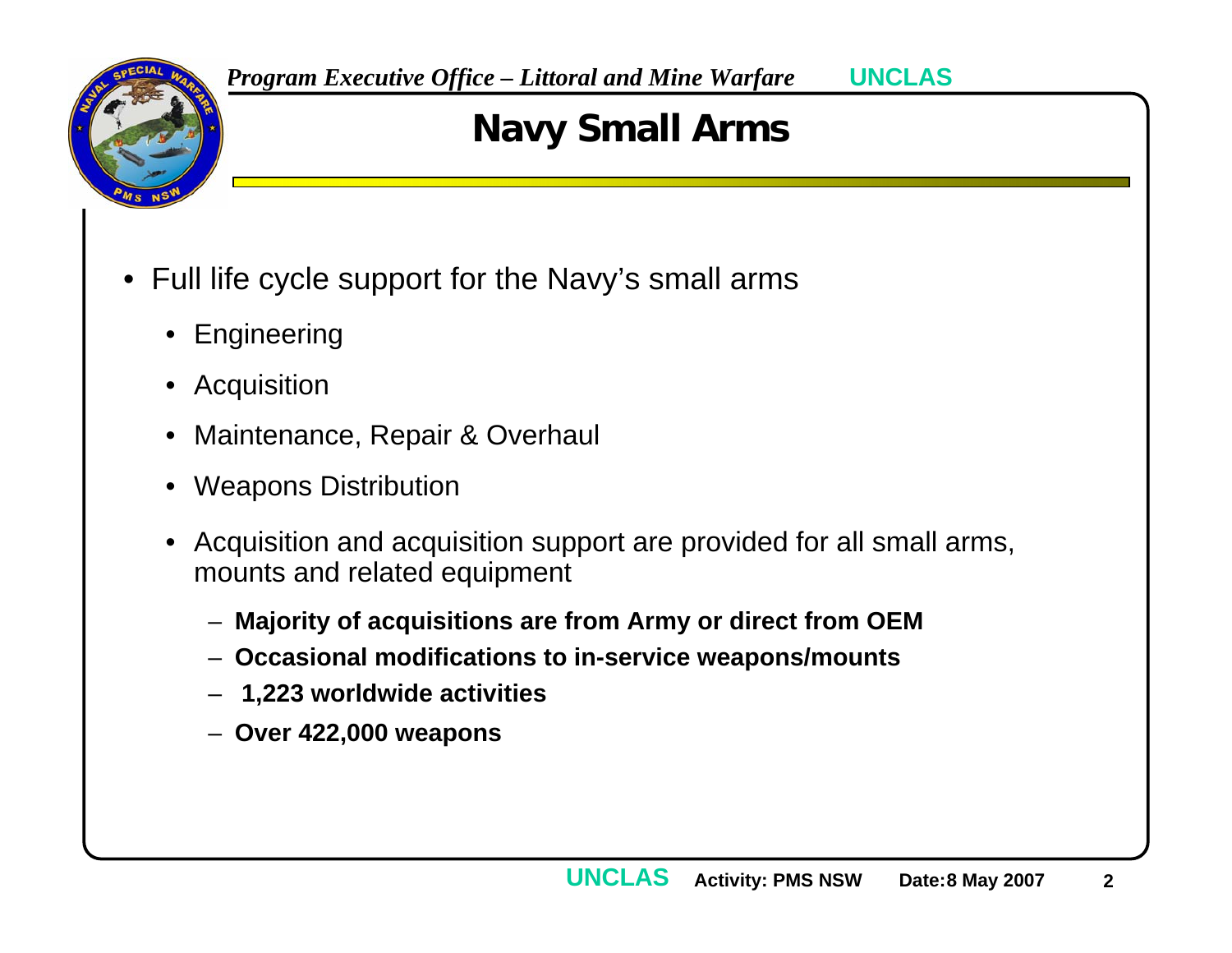# *Navy Small Arms Program Navy Small Arms Program*

# *Road Map Road Map*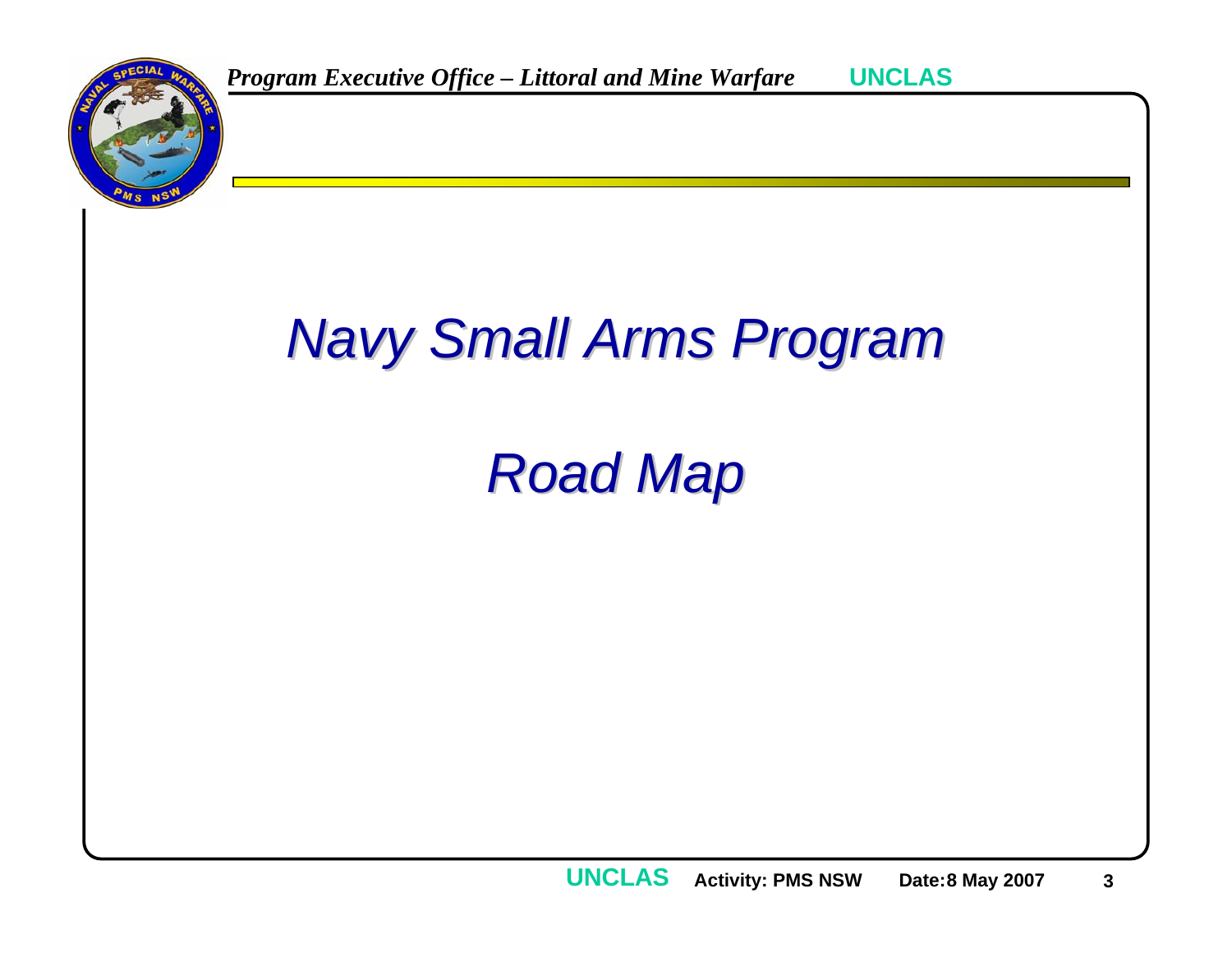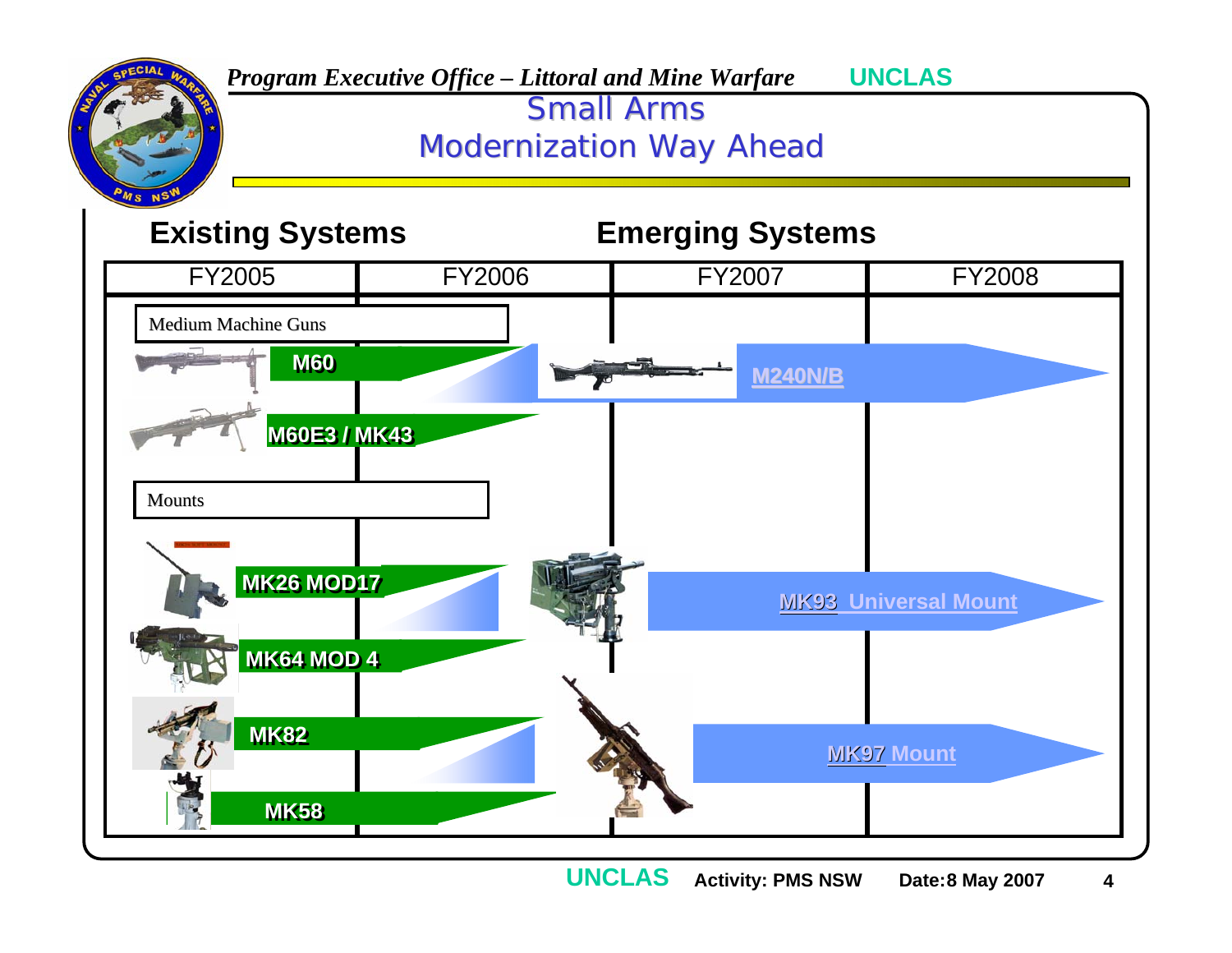

**Activity: PMS NSW Date:8 May 2007 5 UNCLAS**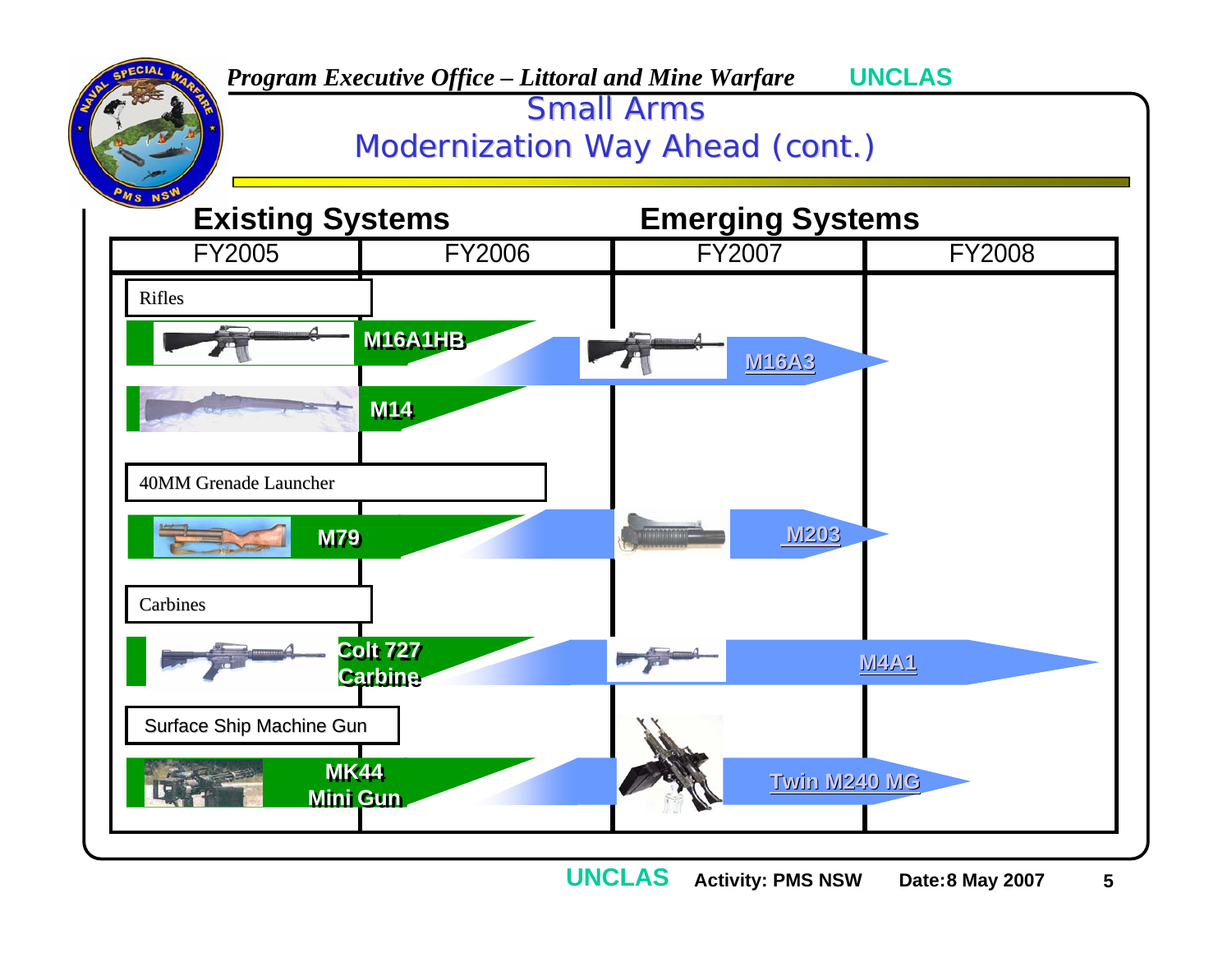

### **What can industry do for Navy Small Arms?**

•Navy Afloat

- •Problem Harsh sea environment corrodes weapons
- •Need Improved maritime coatings or materials

•Problem – Weapons and ammunition are stowed below deck and must be transported top side using ladders, hatches, etc.

•Need – Lighter, smaller, more compact weapon and ammunition

•Problem - Weapon round counts are inaccurate •Need – Automatic round counters

#### •Navy Shore Stations

•Problem – Increased training requirements for crew served weapons •Need – Reduced range training ammunition requirements for M240, M2HB, MK19 by using virtual simulators, etc.

•Problem – Increased security at check points at base entrances and piers.

•Need – Ability to choose between non-lethal or lethal force, rapid transition from less than lethal to lethal

#### •Naval Air

•Problem – Overheating barrels on XM218 / GAU16 Light Weight .50 cal MG barrels •Need – Barrels that can be fired maximizing the number of rounds on target per aircraft pass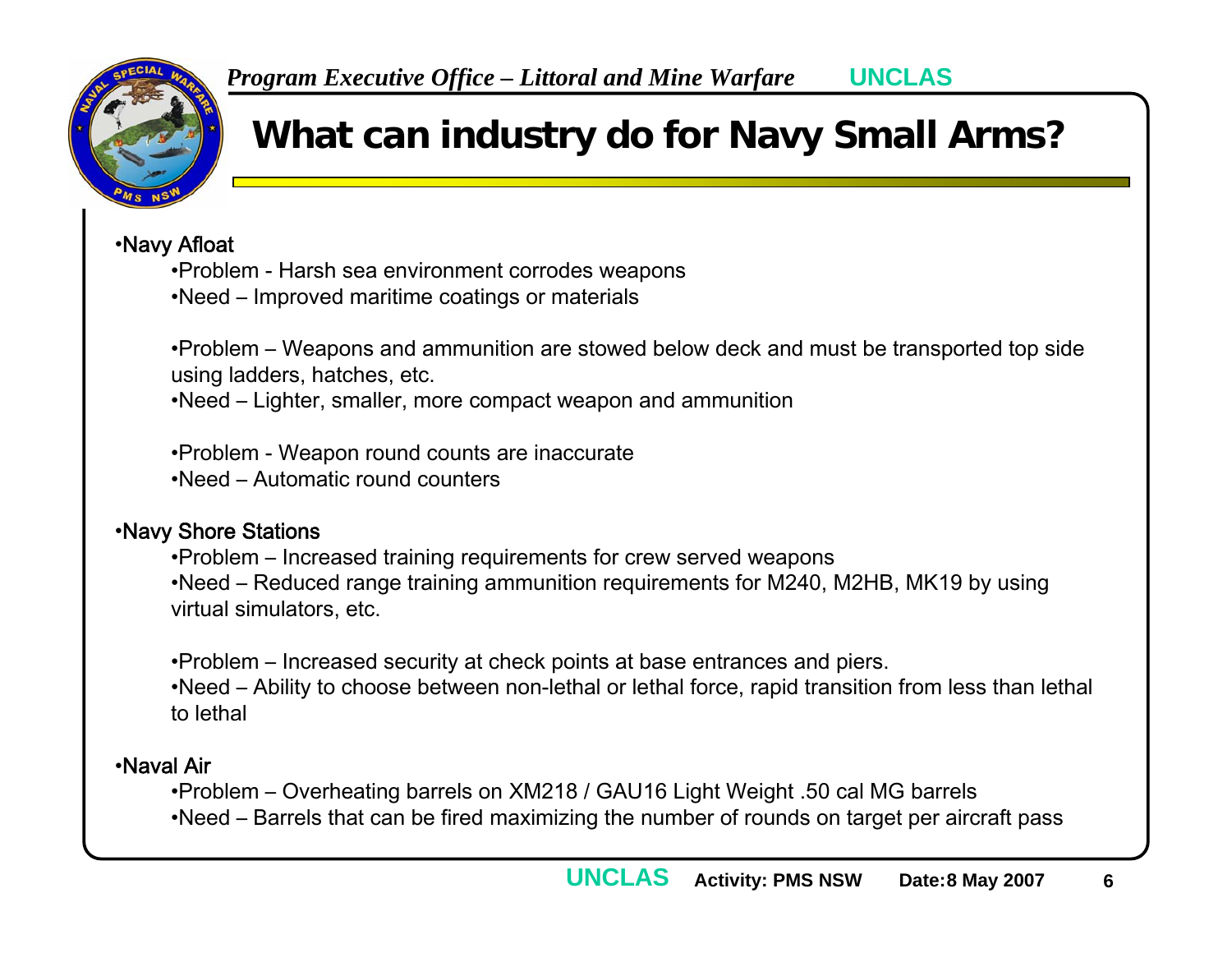



**Activity: PMS NSW Date:8 May 2007 7 UNCLAS**

**UNCLAS**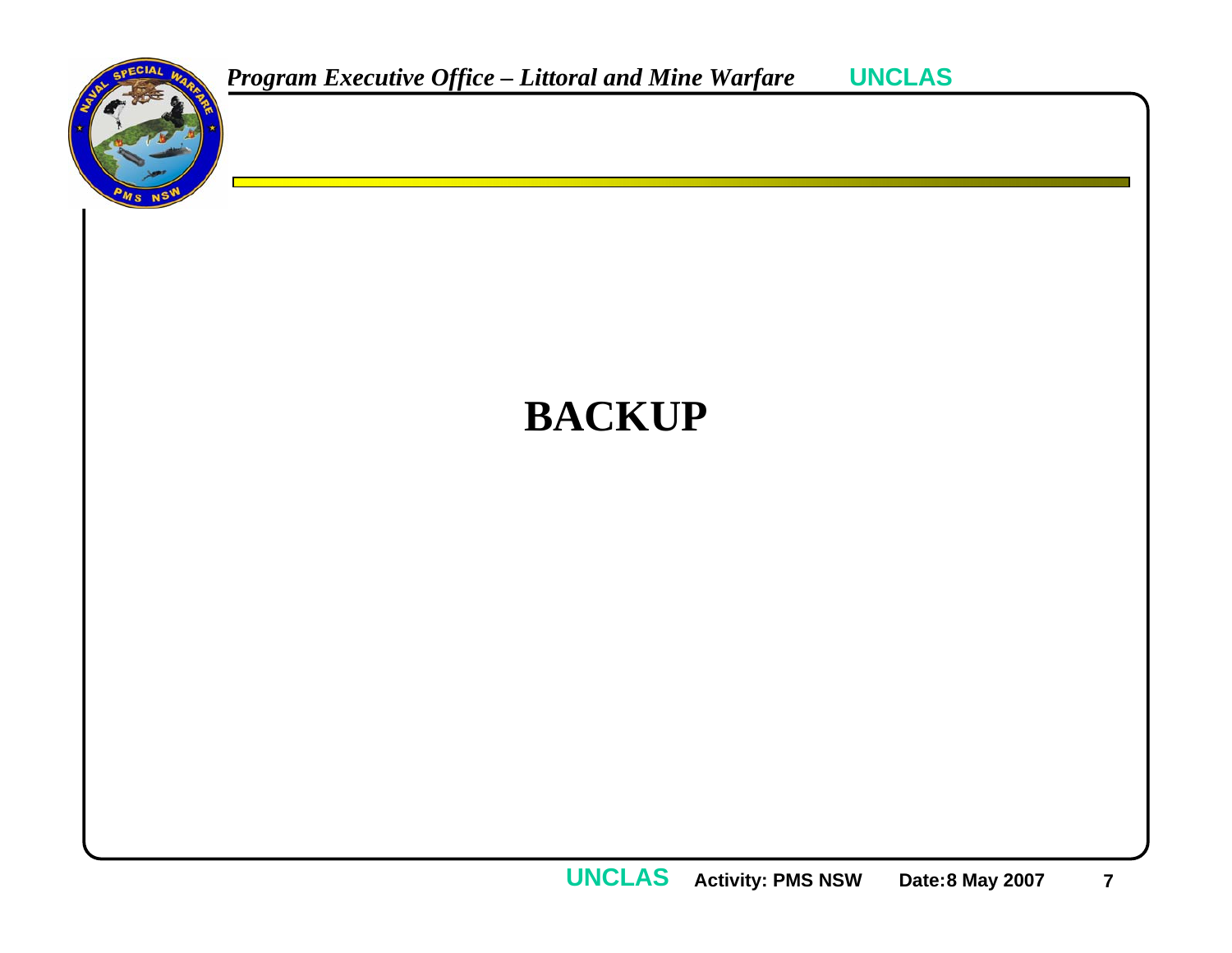

Small Arms

7.62mm Machine Gun Modernization

- Replace the obsolete M60 7.62mm Machine Gun (MG)
	- \$23.0M FY05 supplemental funds used to procure 1925 each M240 MG as replacement for the M60 MG
		- Includes mounts, initial issue kits, and spare parts
	- \$9.4M FY06 supplemental funds used to procure additional 1110 each M240 MG.
	- Replacement of M60s with M240B will be on a priority basis (CFFC will determine priorities).
		- Training Commands
		- Units in direct support of GWOT
		- Deploying Battle Groups
		- Shore stations
		- Remaining Fleet units
	- All M60 basic machine gun should be removed from the active inventory by the end of FY08.

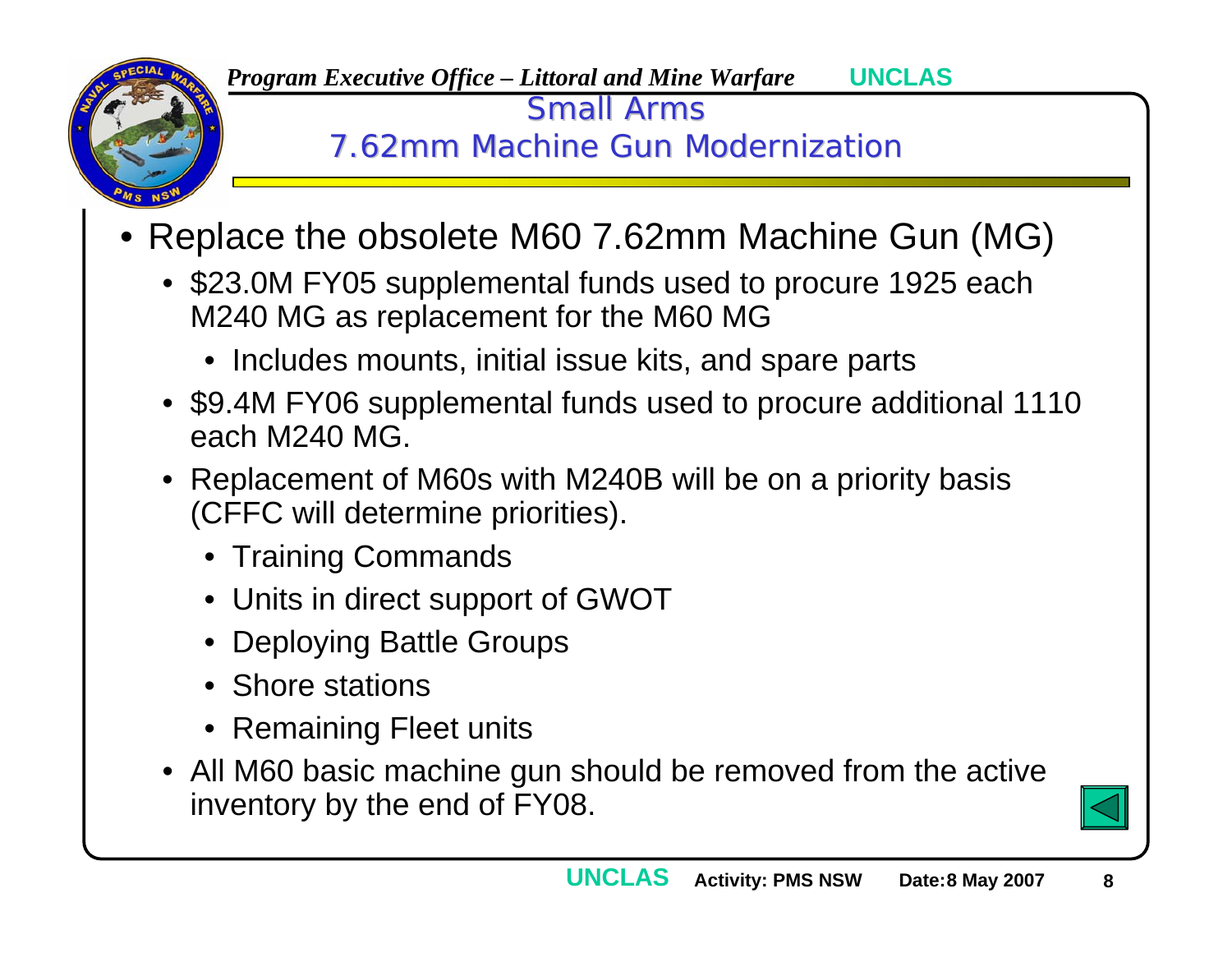

**UNCLAS**

**Small Arms Mount Modernization** 

- • Replace the MK26 Mod 17 and the MK64 Mod 4 with the less expensive and more robust MK93 universal mount
	- 2000+ MK93 mounts on order. Delivery rate approximately 75 mo
	- Capable of mounting both the M2HB .50 cal and the MK19 40mm Grenade Machine Gun
	- With an adaptor, can also mount M240 7.62mm Medium Machine Gun (this option is too expensive under normal circumstance)
	- Transition to the MK93 mount should be complete by 4Q FY08
- Replace the MK58 and the MK82 M60 Machine Gun mounts with the MK97 M240 Machine Gun mounts
	- MK58 and MK82 specific to the M60 family of Machine Guns
	- MK97 is specifically designed to mount the M240 family of Machine Guns
	- 1200+ MK97 mounts on order. Sufficient mounts on hand/on order to meet all requirements.
	- Transition to the MK97 mount should be complete by 4Q FY08

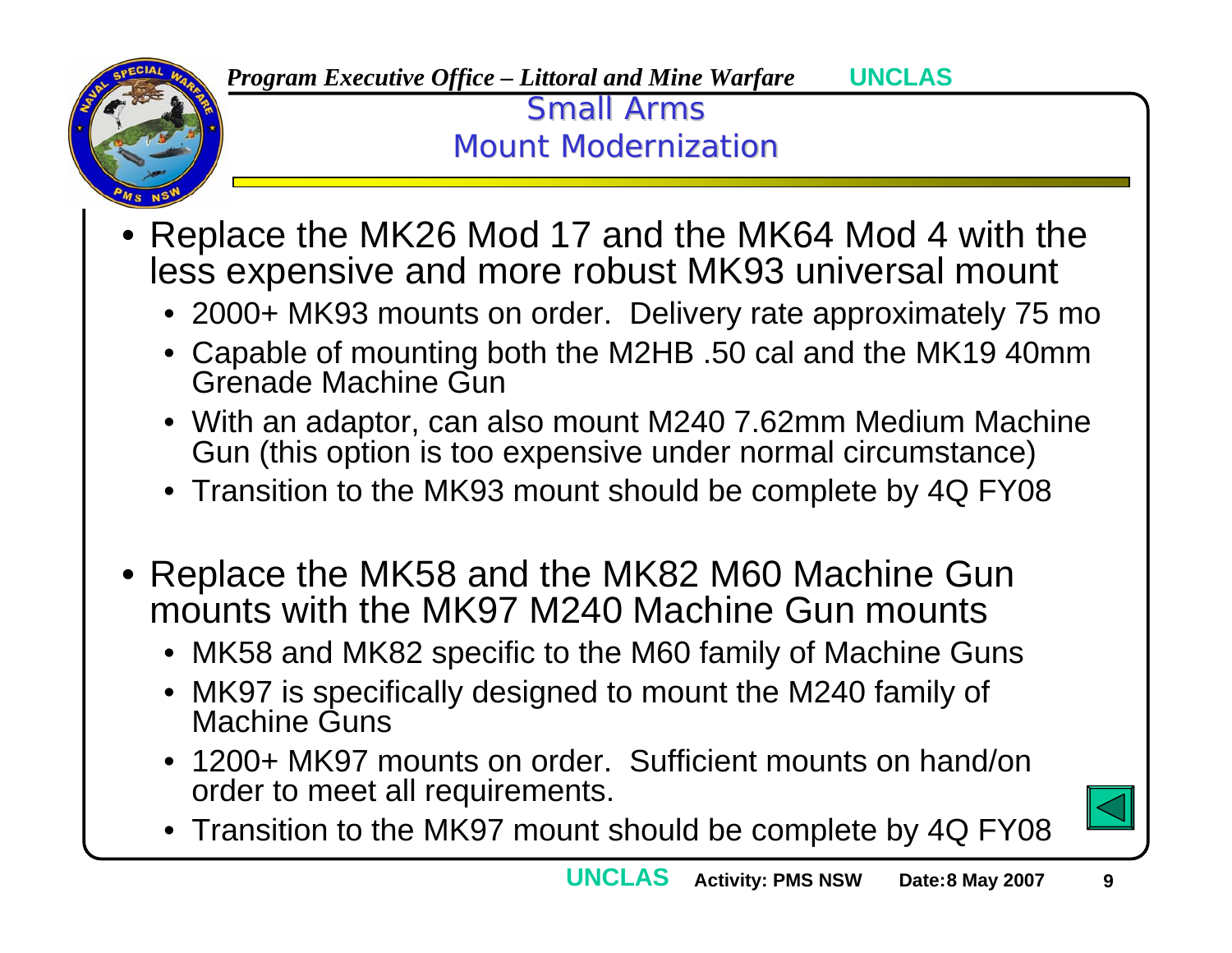

**UNCLAS**

**Small Arms** Rifle Modernization

- Replace the M14 7.62mm As the Fleet's Primary Rifle
	- USN is only user of the M14 rifle
	- Too heavy for use in VBSS and MIO operations
	- Too long for use in VBSS and MIO operations
	- Shore establishment and expeditionary units have migrated from M14
	- Fleet desires M16A3 as replacement for M14 rifle
		- Few M14s to be retained for use in line throwing
		- Currently 4,354 M14 rifles in use aboard Navy vessels
- Replacement of Fleet M14 rifles delayed by loss of acquisition funding and increased requirements for the<br>M16A3. Expect transition to be completed by the end of<br>FY07. 6000 M16A3 rifles to be put into or returned to<br>service during FY07 through repair or conversion actions.

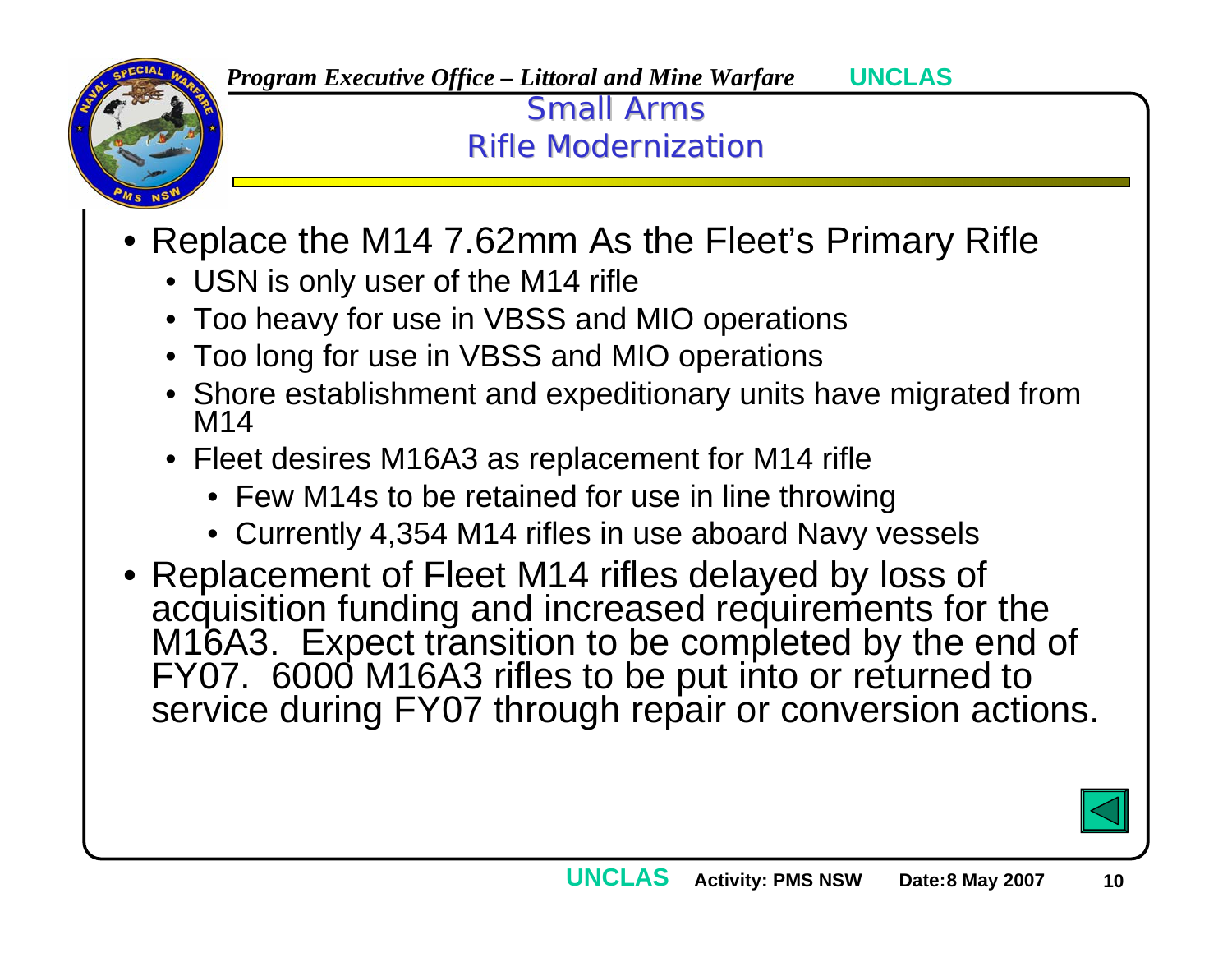

Small Arms

40mm Grenade Launcher Modernization

- Replace the M79 40mm Grenade Launcher with the M203
	- M79 is obsolete
	- M203 is designed to fit onto the M16 family of weapons. Results in increased flexibility
	- Relatively few (<900) M79s remain in service. Too expensive to maintain
- FY06 funding being used to procure 750 each M203s. An additional 500 units will be procured with FY07 funding. Replacement of the M79 should be complete by the end of FY07. (A few M79s will remain in service for use as flare guns during tactical training exercises).

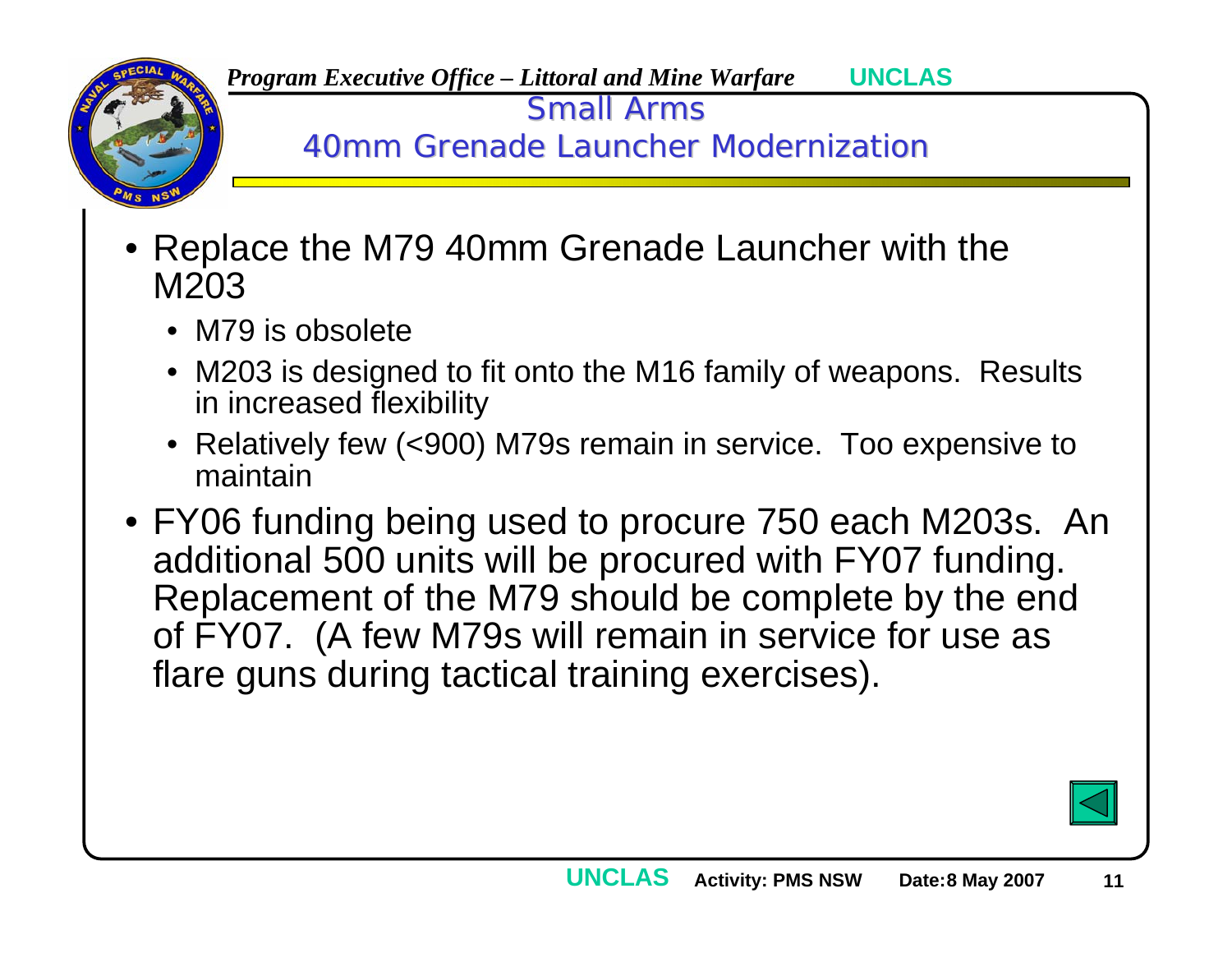

> **Small Arms** 5.56mm Carbine Conversion

- • Convert the Model 727 carbine to M4A1 configuration
	- USN is only user of the Model 727 carbine
	- Model 727 carbine is out of production
	- Model 727 carbine is not capable of mounting sighting devices
	- \$3.0M of the FY05 O&MN supplemental funding is being used to convert 4000 each Model 727 to the M4A1 configuration (parts procurement and SEAPORT contract).
	- Conversion will take place at a rate of approximately 2000 per year FY07-FY08.
	- Model 727 will be completely replaced by the end of FY08
	- CFFC and OPNAV N864G will determine priority of issue
		- Training Commands
		- Units in direct support of GWOT
		- Deploying Battle Groups
		- Shore stations
		- Remaining Fleet units